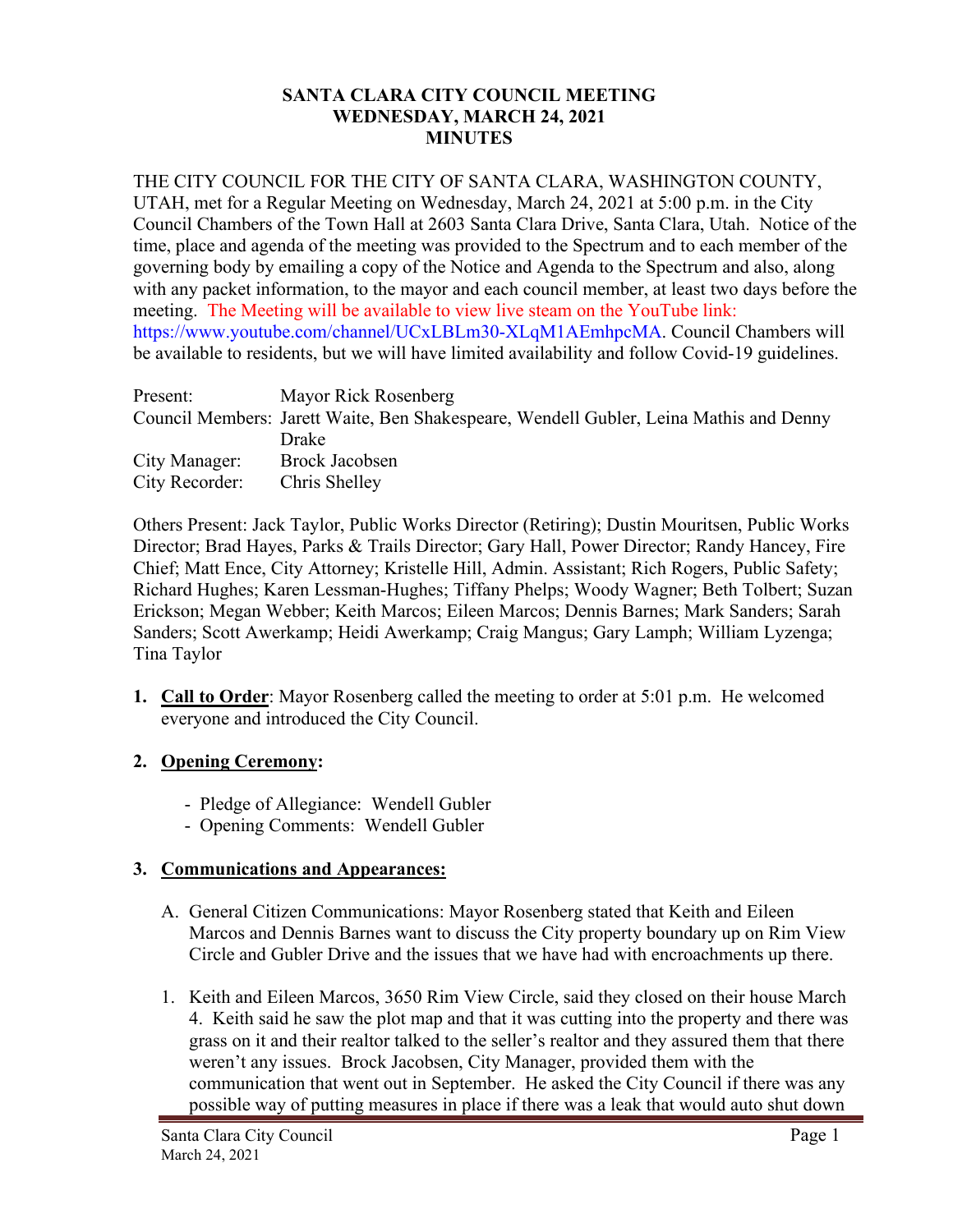or if not on the remediation side can they put xeriscaping on it. This is the Steed property. He talked about the grading that was done to the property. He said that Brock showed him the lines where it was. The lines are right down the center of the slope line. It had been dirt since 2003. He said he believes the grading was done by the initial construction. He is asking if we can come up with an alternative to removing the grass and if we can't, can he get some directions? He suggested xeriscape or rose bushes with drip lines. He also suggested stone steps because it is a pretty steep slope. - Mayor Rosenberg said that Santa Clara has a history with some of the slope stabilization. He talked about the slope failures and that the City just recently did the last attempt to try and stabilize a similar hillside up above Chapel Street that failed and actually had to relocate four homes because of the failure of the slope so Council is a little sensitive to issues relative to the slope and the stability of the slope. He said that the City Council had walked this site at the request of Mr. Steed who asked if he could buy that property from the City when he discovered that he crossed over the line he talked about purchasing it. There is probably still some concern from the Council about the close proximity of the lawn and the turf irrigation on the top of the slope and some concerns about future stability of the slope and then any instability of the slope because that could lead to problems with the adjacent homes. Taking the grass out would be a positive move to reduce the irrigation being placed on the top of the slope. He said he doesn't know that Council would have a problem with the rockwork we just don't want walls and improvements built back in that zone. We don't want a lot of heavy lush landscaping back there. He said if it were him, he would probably pull some of the grass that is on their side of the line back and maybe replace it with some low water type of things and reduce the amount of water that is going into that slide. He asked Council if there are things we can do to work with the Marcos's on that encroachment on the City property or do we just want to stand with the demand letter and have everything pulled back to that line.

- Ben Shakespeare said that on this the concern was the liability to the City. The previous owner was trying to purchase that property and as a Council we felt that it put the City in a problem as far as liability. The key was for the water to be pulled back off City property for the slope. He said we weren't comfortable with the sale of the property because it opened up a floodgate of others wanting to purchase property all the way down the road and also the water onto the City property. He said it is getting that irrigated area off City property and off the slope. He said for him there aren't any issues with remedies as far as the water is pulled back to the property line.

- Mayor Rosenberg asked the Marcos's if they are aware of the Notice of Hazard that is on the final plat. It should have been on the title report relative to the area in the back. It is on the subdivision plat that identifies the boundary of the lot. He explained that it is a "Notice of Hazard, Slope Protection Zone: the integrity of the natural slopes and hillsides may be impaired by grading activities as well as loading and the introduction of water. Because of the potential instability of the natural slopes and hillsides adequate setbacks from structures from the top of existing slopes is required. No structures, including swimming pools and/or fill soil shall be permitted within the slope protection zone shown on the plat. Privacy walls and temporary structures may be placed in this area." He said that kind of tells why the Council is a little sensitive on the area on top of the slope because of the geotechnical reports the City gets for the subdivision that indicate that there are some issues with that. He said that if Council is okay with them pulling the landscaping back and getting the water off of that slope and the Marcos's are okay with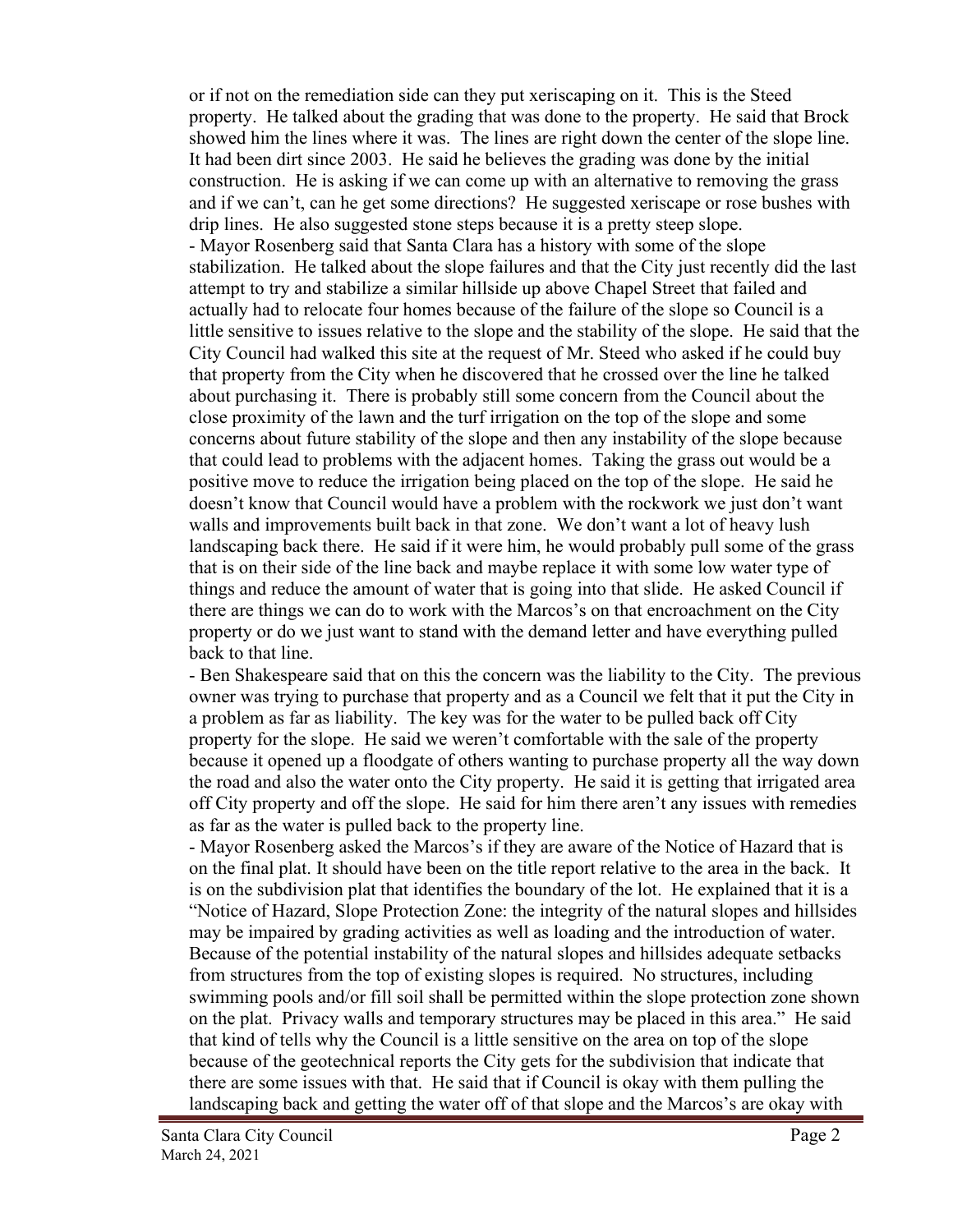that as far as any impacts it may cause their house in the future then we could work something that way. Council doesn't want to sell any of that property because of the liability but we could probably work with the Marcos's in removing some of the irrigation and some of the plants that are back there and replace it with some gravel or something like that. That shouldn'tCC be a problem as long as we are not talking about extensive fill or loading any additional weight up on top of that slope.

- Denny Drake said that due to the past experiences that we have had within the City any encroachment into the slope of the hill whether it be irrigation or weight both accentuated the slide situations in Santa Clara so therefore maintaining it at what it was is the most important thing, maintaining the integrity of the slope so that we don't lose homes.

- Keith Marcos said that there are two trees that were planted that are in that zone as well. He asked if they needed to be removed.

- Denny Drake said that if they are being irrigated then yes.

- Mayor Rosenberg said yes if they are being irrigated. He said anything that they are providing water to keep it alive because they are introducing water to the soil that hasn't been there.

- Wendell Gubler stated that the Council is going to meet in Executive Session to discuss these matters.

- Matt Ence, City Attorney, said that yes, it is appropriate to discuss this then.

- Mayor Rosenberg said the Council will discuss this in the Executive Session and then bring it back to the Marcos's.

- Matt Ence asked what the parcel number or the lot number is on this lot.

2. Dennis Barnes, 1631 Gubler Drive, said the land dispute with the former resident of the Marcos's home sparked an interest to check the whole hill. He said he has been a resident for 22 years. 15 years ago, this area was starting to be developed and he built his home, and he had all the engineering staking markings, so he put up his home and his privacy wall. He said he remembers seeing the stakes a little over the hill and one stake was there for several years. He said that they were told that anything past the staking that the City put up had to be removed. That is just a few feet with his wall and his cinderblock and his iron wall and would have to tear it all down. He said he was confused because he saw the stakes when he built his home, and it wasn't even that close to them. He said he talked to a City official, and they said they would look into it and he was told that they came and re-measured it and that his numbers were accurate. He said when he built 15 years ago his house was inspected by the City, the walls were built, and all finished up and everything was approved back then. He felt that everything was a little unfair that 15 years later to receive a legal letter saying it needed to be removed or else. He said he has another neighbor two houses down, she couldn't make it tonight, and she is a great citizen to our area and her home has a little putting green for their grandchildren and a little in-ground trampoline for the grandchildren and the City wants that removed. The Walters built that back when their home was built close to 15 years ago. She asked him to represent her at the meeting because she doesn't have the energy right now because she is mourning the loss of her husband. He said she told him she felt like her husband, Mark Walters, did a lot for this community. He talked about the many ways Mark Walters contributed to the community and he said that Mrs. Walters said she felt like she was being taken for granted and that she was kind of trampled on. He showed the map to the City Council. He said the previous owner was Lowell Anderson. The City had acquired the land years later. He said this was never brought up until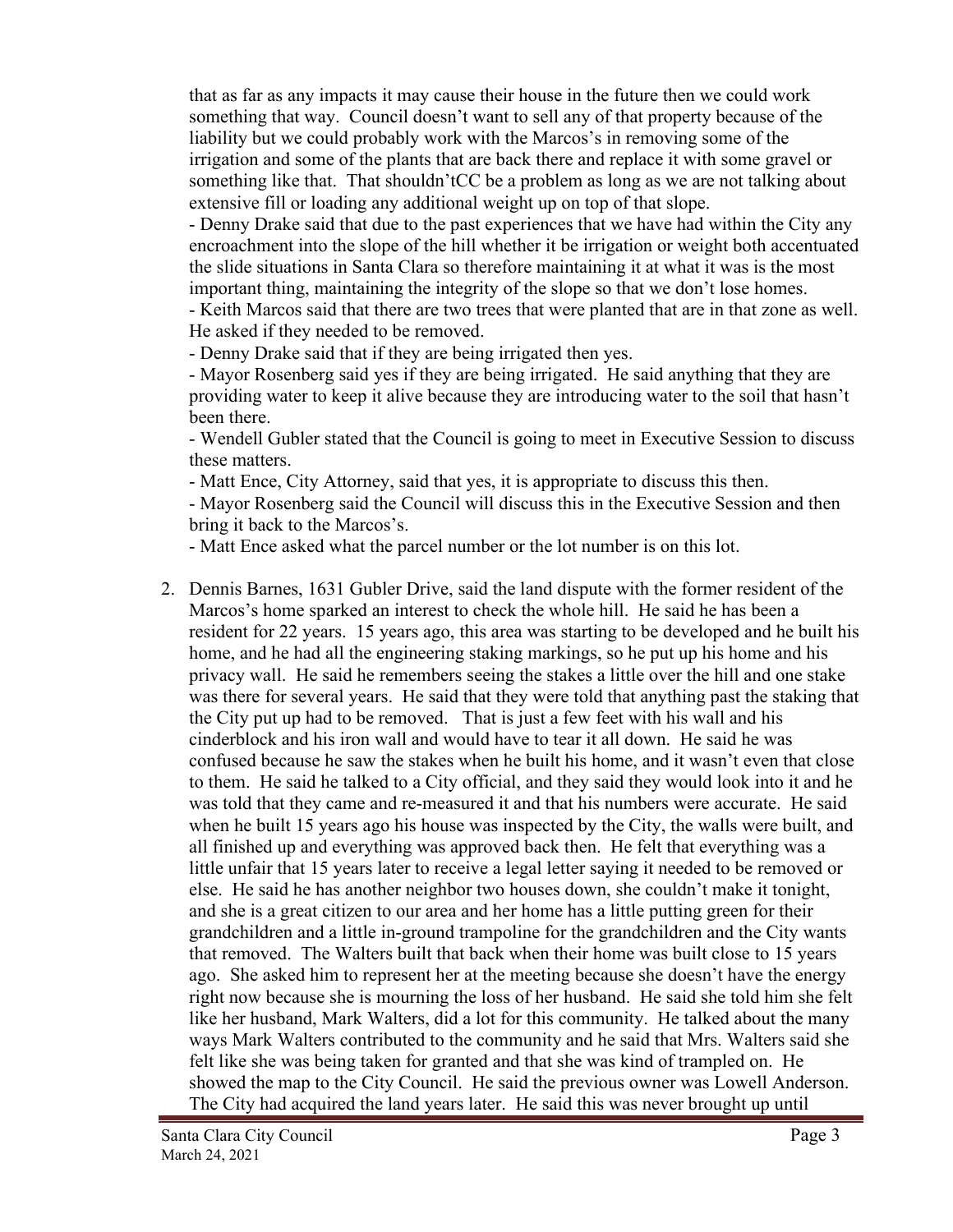recently.

- Ben Shakespeare asked if Dennis believes that originally his stakes were further out. - Dennis Barnes said he does. They were over the hill and going down about 15 or 20 ft. He said there is a zone there that a privacy wall can be built and that shows from where they put the marks up recently and that is showing 33.5 ft. That is what he saw 15 years ago. He saw the stakes there and it was inspected by the City and approved, and no one ever brought it up again. Right now, they are showing it is 3 or 4 ft too far out. He said it doesn't feel fair. He said years later he spoke to the original engineers and they said that Anderson owned this, but the City acquired it years later. He said he feels for Val. She is a great citizen and has been there for many years and he doesn't see any danger she is providing on any hillside. She has a trampoline and a little putting green and no water or irrigation. This beautifies the top of the hill and is better than weeds. He has been a contractor all his life and been around these things all his life and it surprises him that 15 years later it would bounce back like this.

- Wendell Gubler said that Dennis mentioned to him earlier that he questioned it and he knew when he built his wall, he was within his property lines and he actually rolled that to find out what the actual footage was.

- Dennis Barnes said he did. He showed the scales on the map.

- Wendell Gubler asked if this is the map from the final plat from Southern Utah Title from when he closed.

- Dennis Barnes said that is correct. This is the final plat that was originally designed 15 years ago.

- Mayor Rosenberg said the subdivision plat shows the exterior dimensions 24394. The 33072 is within that 243. He just scaled it off the map. The Barnes total property length is the 24394. That is where the property corner is and then he is going past that on his improvements. What is going past that?

- Dennis Barnes said it is a block wall with the iron that is a few feet past, and he has a concrete pad.

- Mayor Rosenberg asked if there is any irrigation or pools in that part.

- Dennis Barnes said no. His backyard has zero irrigation. It is all fake grass. The nearest water is 40 or 50 ft away from that wall. It is nothing but brick wall and fake grass and concrete.

- Mayor Rosenberg asked that concerning the Walters the encroachment is it just the trampoline pit and the little putting green. Is there any water back there?

- Dennis Barnes said there is no water that he has seen. The line goes across her little putting green.

- Mayor Rosenberg said that the Council is going to talk about this in Executive Session. He said he appreciates Dennis coming in and his comments.

# **4. Conflicts and Disclosures: None.**

# **5. Working Agenda:**

# **A. Public Hearing(s):**

1. Public Hearing to receive public input regarding shooting in the South Hills.

- Mayor Rosenberg apologized to those who came to speak at the public hearing because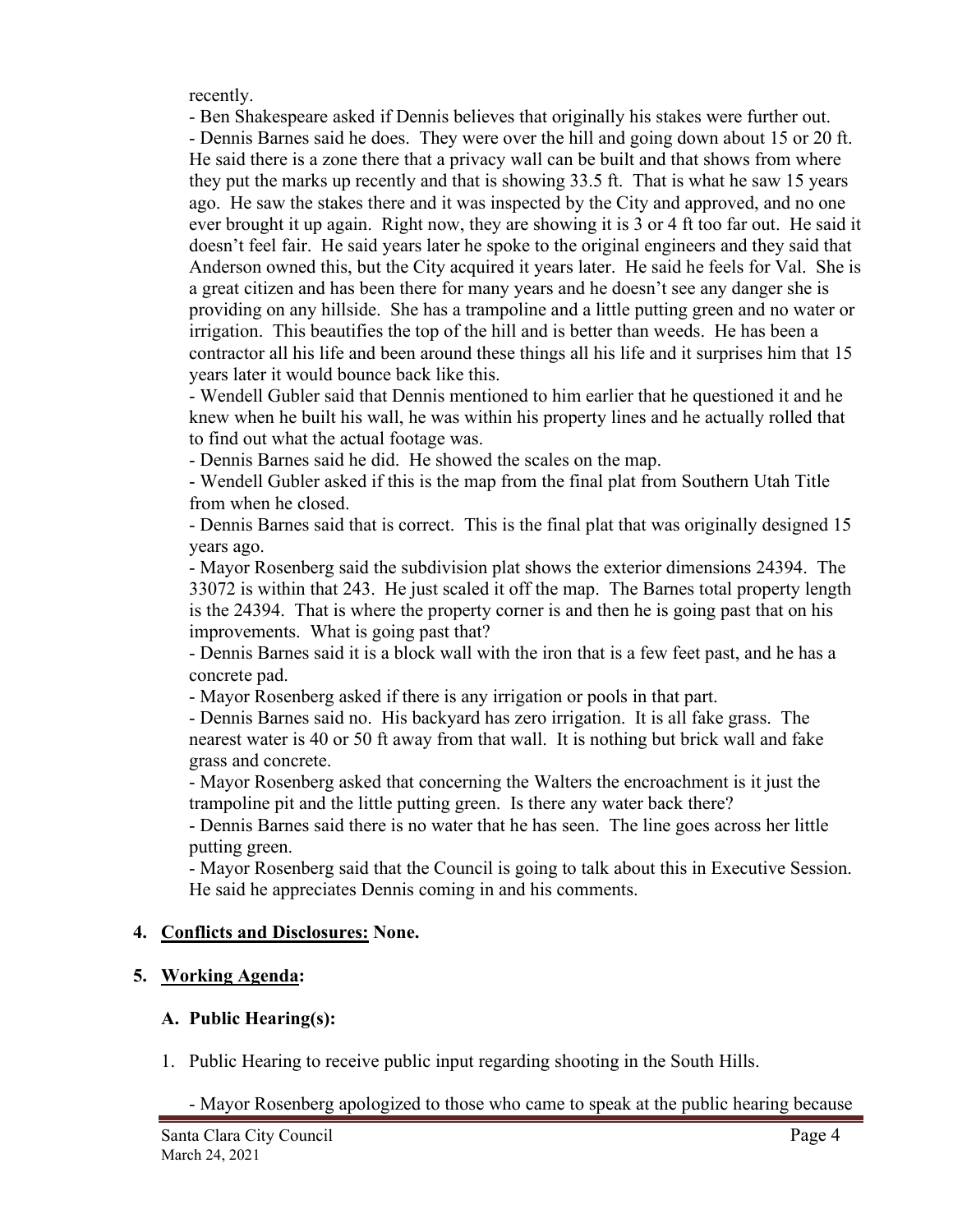it is a little later than scheduled. He said that this is an opportunity to receive some feedback from residents regarding the South Hills. The City is currently considering pursuing property from the BLM under an RP&P Grant to try and incorporate and develop a designated shooting range out on the west side of the South Hills in the southwest corner of the City. There are conflicts that happen out there with the mountain bikers and the hikers and the shooters all in the same place and some safety issues. The City has been trying to work with the County and the BLM to get area out there and the County is backing away and they said that if we want one then we are going to have to take the lead on getting it. We have talked to the BLM, the local managers down here, and they have indicated there is some hope of getting the range. They didn't slam the door on it completely. We have to go through quite an extensive environmental clearance process. It may require some redesign on the range but in any case, it is going to require expenditure of Santa Clara City public dollars. We have an item on the agenda to discuss the environmental assessment out there on 270 acres for the road and the shooting range. It was \$24,000. We are talking about significant expenditures. We would really like to get some public feedback if they feel like this is something the City should pursue, if they feel like this is something that we should not pursue with taxpayer dollars and hence it is why this is on the agenda. Two people have asked to speak on this item. He will let them go first. It is open to anyone who is here. It is a public hearing, so we are happy to hear your feeling or any comments relative to shooting in the South Hills.

#### 5:32 p.m. Public Hearing Opened.

- Karen Lessman-Hughes said she has lived in her home for about 32 years and from the very beginning she has had dogs and has roamed the South Hills with her dogs. Several years ago, she was out there with her dogs and she heard a bullet come whiz past her head. She called the cops. The cop didn't want to go up there and talk to the guy that was shooting. He said maybe it was just a ricochet. She said if it kills her, and it is just a ricochet is it okay. Since then, she has not been up in the South Hills. She is terrified because of the shooting up there. She said an even bigger issue for her is when she moved here, she moved into this nice, quiet, friendly valley. She said there is not a Saturday in the last four or five years that she has been able to sit out on her patio on the north side of her house, she lives at 3298 Hamblin Road, so she is on the north side of the river and Santa Clara Drive and she can't go out there and not feel like she is living in Afghanistan or Iran with the gunshots going off over there. There is nothing quiet about that. It is every Saturday morning and in August or September before hunting season it is every day of the week. She said it is a blessing that they have torn up the road up there and there have been some quiet mornings where there is not gunfire going off all the time. She said when she first moved here there would be people shooting over there but very rarely. Now it's every weekend, every day. If they are going to put vacation homes up there those people are going to be raising some…if they keep shooting where they are shooting. She said if the City is going to put this shooting park in, she is requesting that somebody go over there and fire some guns, and somebody stand over here in the Heights on her side of the street and listen to how much noise there is. How much are we going to have to listen to all those people shooting their guns over there? She said she is assuming that if the shooting park goes in that safety things will be managed but right now, she doesn't know who keeps that place safe because she couldn't get the cop to go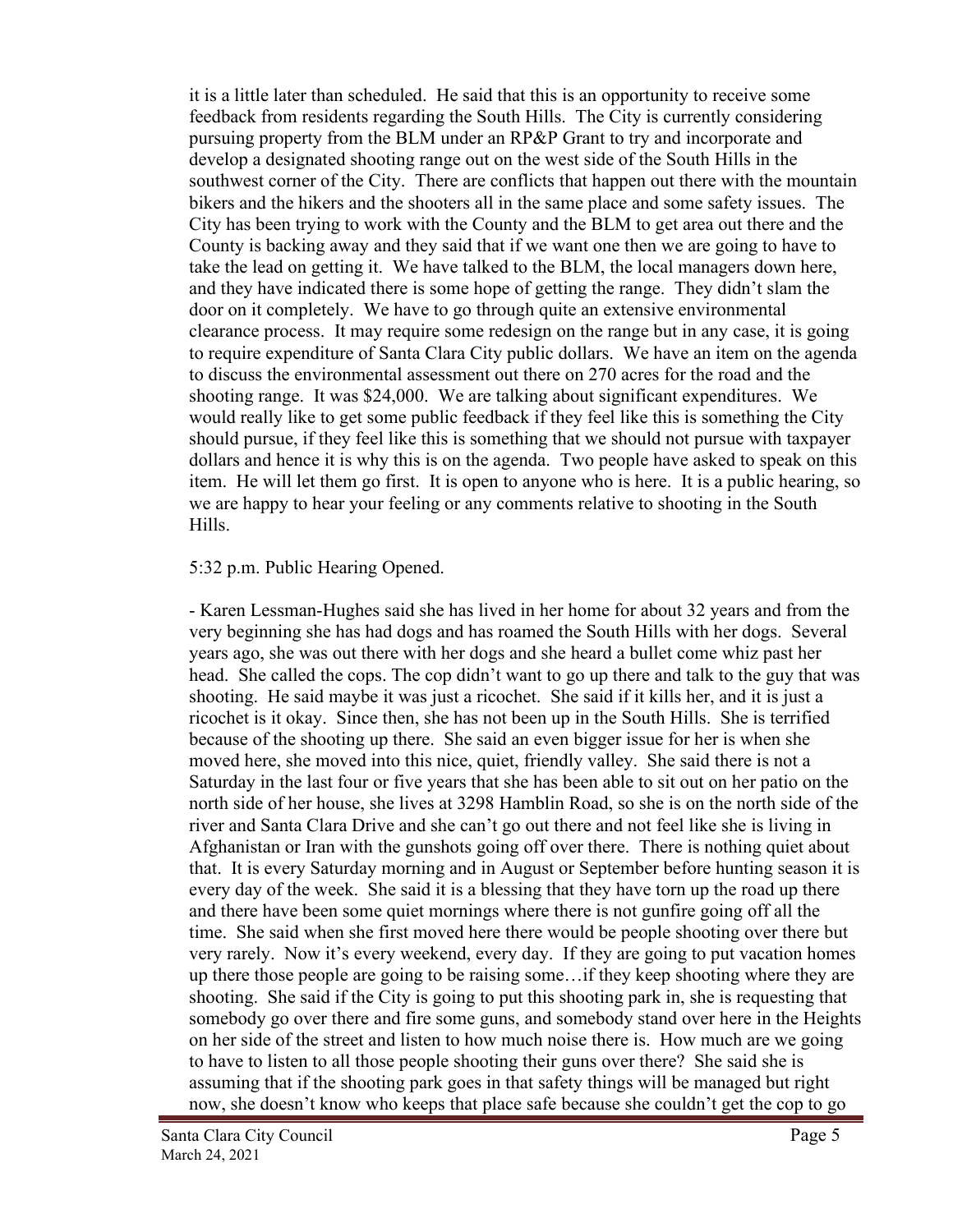up there. She said that is her experience and that is her huge frustration. She said the dog that was with her the day she heard the bullet go by she thinks the bullet hit the ground near her. She will barely leave the driveway if they are shooting over there. It traumatized her years ago. She said it does affect her and the peace and quiet that she would like to enjoy in her own backyard.

- Richard Hughes, 3298 Hamblin Drive, said he has lived over in South Hills for about 26 years. He said before the road was closed there was shooting every day. It started at six or seven in the morning. He said that when it gets dark, they are still shooting, and they are not stopping. He said they hear automatic weapon fire, which he thinks is illegal, and they have heard cannons go off there and rifles. He said that the City of Santa Clara doesn't have a shooting regulation ordinance within the City limits. Ivins, St. George, and Washington do but Santa Clara doesn't have one. The only thing the City falls back on is the State regulations, which basically says you have to be a quarter of a mile from a house, and you can't shoot across a road. He stated that it sounds like a war zone out there. He said he is not sure pushing them out is going to help that much. The road is closed but they are still going up there to shoot. He thinks there should be a shooting ordinance for the City and to push the shooting out farther. He said the other one has to be engineered. If that park goes in how close are they to the vacation rentals that are going to go in there and any other development. He said the County has a shooting park over in Hurricane and they have had to close that down several times because the people are shooting and it's going to the subdivisions a couple of miles away. He said we have to think about that. When you put in a shooting range there is a liability to that too. He is surprised the County is willing to go in with that because they have had such a mess with the other one. He thinks the City needs an ordinance that says no discharge of firearms except under circumstances they have such as for officers. He said that if the shooters are pushed farther out that may not solve the problem. He said looking at where that is going to be sited where is that going to impact the development around it. He said he thinks the Southern Corridor is supposed to go back in that area so there would be a major freeway behind the area. He said he is against the shooting in the South Hills, and he doesn't think we should have a shooting range either. He talked about how you can't get through the intersection by Lin's. Lots and lots of people go out to Ivins and there are all sorts of people out there. He was in the military and worked at a rifle range. They were very strict but every once in a while, there would be a shot going off and they didn't know where it was going to land. The shooters out there in the South Hills aren't even regulated right now. If they have an accidental discharge, we aren't sure where it will go. It is very unsafe, and he thinks that area needs to be shut down.

- Mark Sanders, 3641 Vista View Circle, said that as a shooter he felt inclined to talk about this. He enjoys shooting in that area. He said the Second Amendment has come under fire and people who believe in that already feel pushed down in today's environment. Like anything it is up to the shooter to be responsible. He said that ricochets do happen. He said the shooting range would be a great idea and he is for that and for leaving the South Hills open as well. There needs to be a place like the shooting range and in this environment in Santa Clara most of the neighbors that he knows own guns and they love being able to exercise that right to shoot them and be with their family with them for sporting and for hunting. He said they value that. He said he thinks the climate in this area is a climate that values all those amendments and the right to practice them. He said a lot of people love coming here and shooting and doing other activities and if you are all about rentals that is one more thing. He said there are both sides to that.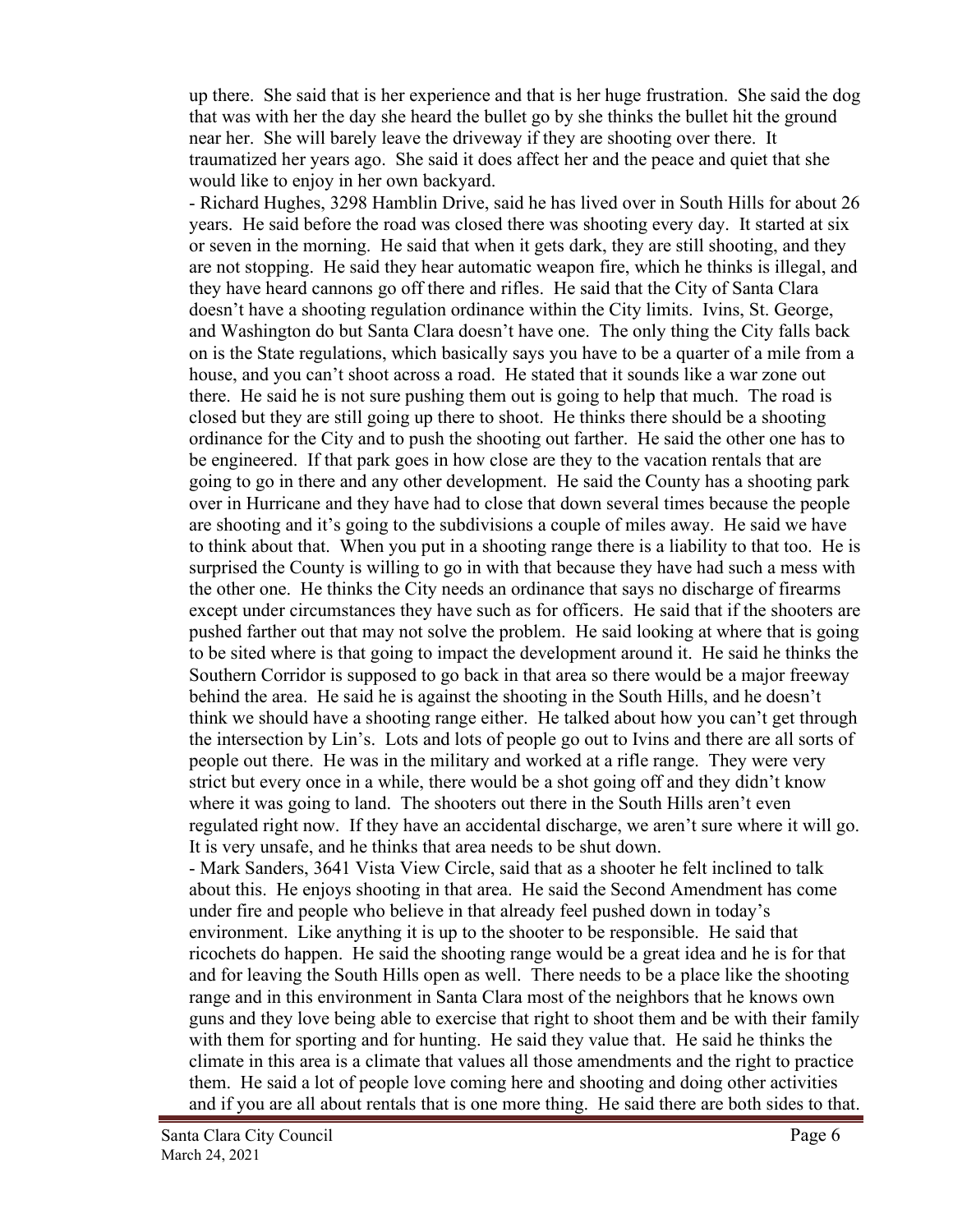He said that is one thing he wanted to address is that throwing that away for families and people to exercise that right and have that be part of their community he doesn't agree with that. He said he hears the firing just like everybody. He hears that and he thinks "freedom" every time he hears a bullet. They are exercising their rights. Good for them. He said he loves the environment as well. He said the problem is people not taking their trash off that hill. It upsets him. He wants to start a community or City once a month clean up hauling off all of the junk. That would be the way he wants to help this situation.

- Craig Mangus, 1688 Tamarisk, said he has taught hunter safety in Santa Clara for over 25 years and has had over 1,000 students so he has shot out there but never on Saturdays or Sundays. There are too many people and it is too dangerous. He said he thinks we need a shooting range or somewhere for people to shoot because this is an area where there is a group of people who live in Southern Utah who like to shoot. There is a high percentage of people who like to shoot, and he doesn't think it can be outlawed because it will just happen anyway. He said he used to be a Scout leader and he would tell his Scouts that if they would do a service project once a month, he would take them swimming or shooting and about every month they would switch back and forth. Those boys liked to shoot. He said the service project would often times be to go and pick up trash out in the South Hills. He said he doesn't think we can stop it. People will continue to shoot. We need to be aware of the litter problem and the safety is paramount. If there is hikers or campers or whatever then no, they can't shoot. If we had a designated shooting area, then the hikers and campers would stay out of there because they know it is perilous to be in there. He is welcome to answer any questions if anyone wants to call him to learn about the history of shooting in our area. He said even if the City passes ordinances people will still shoot out there.

- Gary Lamph, 1379 Sycamore Drive, said he is a gun advocate. He agrees with what Craig had to say and is also sympathetic to Karen. He feels like the shooting issue has a target on it because there is plenty of noise and dangerous things going on over there in that area. There is a lot of truckloads coming down full of dirt at high speeds and that was a real danger. We have motorcycles and scooters and ATV's and other things that cause a lot more noise and a lot more threat than what is going on up in the hills. That is down here in the local area. We have kids driving that are underage and are ripping down the street with their friends. He said he recently saw a kid that was about 7 years old in an electric car or ATV with 2- and 3-year-old in there driving them around. He said it is kind of a free-for-all over there. He said he actually likes that because it is a taste of the country. He said he feels like right now everyone is down on the 2<sup>nd</sup> Amendment rights. He is for it. He has a dog that is sensitive to gunshots and explosions, but they try to mitigate that the best they can. He is sympathetic to both sides of this, but he is leaning more toward the shooting. At some point as more development goes in, it can't continue up there but for now he sees it as less of a threat then some of the stuff that goes on, on the roadways and bridge. He is for keeping the shooting up there. He said let's look at everything and not just focus on the shooting. - William Lyzenga, 3738 Clary Hills Drive, gave a brief background of his experiences. He was a police officer, deputy sheriff, game warden, and a Federal park ranger in California. He said he has had an opportunity to make several observations up on the top of the hill in the South Hills. There is a lot of difficult situations where people get involved in unsafe practices of shooting their weapons. There is a lot of trash up there. He said himself and a few volunteers and the Bureau of Land Management (BLM) spent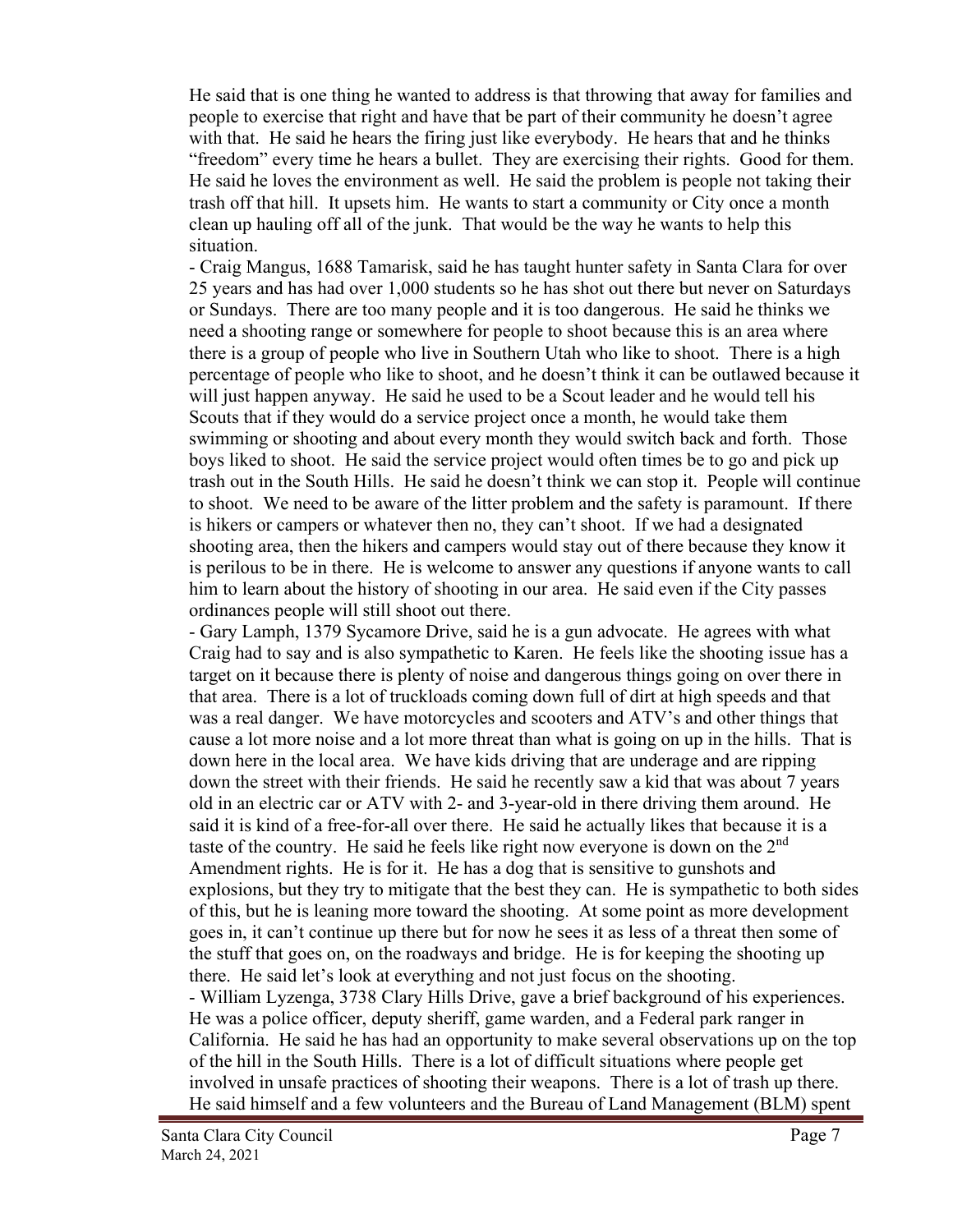about 60 hours to collect trash and it took two dumpsters. This area is full of broken glass, brass and lots of metal products and you name it. It is a mess up there. He thinks what the City needs to do along with the BLM is have a volunteer program come along and assist each other in cleaning up the area. He said a lot of volunteers only have a certain amount of time to do their volunteer work. He said currently he is the BLM person up there that oversees the area. He would like to see some input on a new firearm area as long as it is controlled. That would be great.

- Erick Marriot, South Hills, said he wanted to chime in on the trash and the activity that goes on in the South Hills. He feels that if there was a range that there would be an area for shooters to go to and it would help in keeping other activities to one specific area. It could be regulated, and it could be managed and if there is other shooting going on around it could be handled within the range and it could be manned. He wouldn't mind paying to go up there to shoot. If we had something like that it would be a much better facility and safer for everybody and then we could manage the trash. He said he would be willing to volunteer to help clean up and do activities like that up there as well. He said he hopes we can get something where there is a designated area for shooting and then it is safer for everybody.

5:52 p.m. Public Hearing Closed.

- Mayor Rosenberg said he appreciated everyone's comments and asked the Council if they had any comments.

- Denny Drake said that we have been working with the BLM for some time trying to designate a location and find the RP&P ground that they would be willing to part with. Right now, with the current status in the United States they are kind of putting us off thinking that it may take some time to get that done so in the interim we would like to try and develop some methods of cleaning up the area and taking care of the shooting that is going on and making it safer and more constructive. He said he wants everyone to know that the Council is working towards a solution and hoping to come up with one in the very near future.

- Jarett Waite asked if this would be discussed as an item later in the agenda.

- Mayor Rosenberg said the item is going to be the environment assessment and the expenditure to proceed with that. He showed on a map where the range is designated to be. There was a shooting consultant that was brought on. The shooting direction is to the south and so it is away from the City. This area is located in the far southwest corner of the City. This site is well away from any existing structures or really any proposed structures out in that particular area. The direction of shooting is south away from it. It is two ridges away from the City. It is about as far away from the built portion of the City that we can put it and still be inside the City. BLM can't regulate it on BLM land themselves, but the City can regulate shooting on BLM lands that are inside the City. They still have to comply with City ordinance so the idea in the past has been for the City to designate an area where the shooting can take place and then enforce "no shooting" in the rest of the areas so there would no longer be shooting allowed on this side of the ridge. Some of the historical shooting sites that are out there would be closed and they would have to go out to the range. The biggest problem is the road to get out there is technical at best. It is more of a route than a road. We understand if we really want people to go out there then we have to get that road improved to a standard that people can get to it. That is the direction that we are going. We are looking at an environmental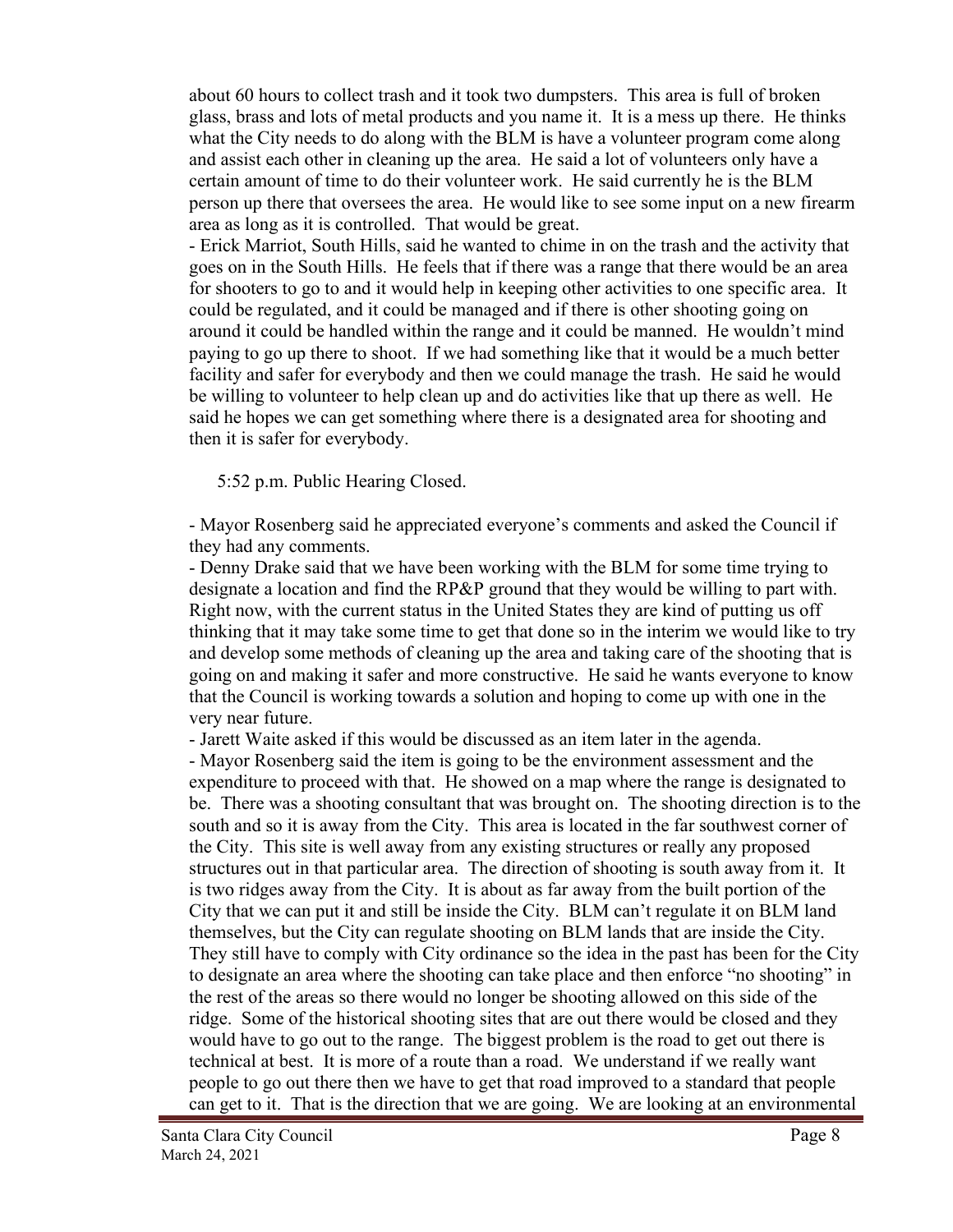study that would look at the shooting range area and also the road out there and then we will look at some cost estimates and see how much assistance we can get from the BLM. That is the overall plan. It is quite a way away from any existing residents that are out there, and we would have them shooting in the opposite direction.

- Karen Lessman-Hughes asked if anyone would be out there manning it.

- Mayor Rosenberg said that is still to be decided. We haven't come up with an operation plan yet. We don't know that we are going to be able to secure the lease. We are still doing preliminary numbers as far as what it is going to cost and obviously if it is manned it is going to cost more but we do have a lot of volunteers. He said he is tickled to see that some shooters came tonight and offered to volunteer because they may be helping to man the course. We are also going to look to the hiking and mountain biking community to respect the shooting range as much as we are asking shooters to respect their courses. It will be a multi-faceted thing. The critical thing is if we can get the lease. - Gary Lamph asked if there have been any injuries out there yet.

- William Lyzenga said he drives his ATV out there almost every day now and has made lots of observations. He went out there one day and there was a couple of gentlemen and they were shooting skeet. Unfortunately, there was some people who were in Cove Wash doing repelling and climbing and they received actual pellets from those shotgun shells. It was unreported. He said he just heard about it. He talked to the gentlemen and asked them to go and shoot someplace else. That is the only thing he has run into so far. - Mayor Rosenberg said there are a lot of near misses. He said he and Chief Nelson (former Fire Chief) were in a side-by-side which the City purchased because we couldn't get emergency vehicles out there, and they came up over the ridge and looked down the barrel of a high caliber rifle about 30 yds away and it was aimed right through the windshield. Luckily, he saw us before he pulled. There is a lot of blind curves, hills, and other things out there that present the opportunity, so we don't want to have that happen. Council has been hesitant to just say, "no shooting" and absolutely block it off. We would like to designate an area and we will enforce "no shooting" in the rest of it. We can't do anything once a person goes outside the City limits but there is a large area out there that is inside the City limits and we want to try and make that as safe as we can. - Karen Lessman-Hughes said she understands that, and she understands what the shooters are saying. She asked why they don't take the personal responsibility and take their shooting over the ridge now instead of waiting for the City to force them back there. If they know that there is bikers and hikers, why don't they move to a safer place instead of waiting for the City to push them into a safer place?

- Mayor Rosenberg said he thinks that the shooters for the most part are probably responsible shooters and pay close attention to that but one problem that we do have is the access. To cross Cove Wash now and go up the other side takes a unique vehicle that a lot of people just don't have access to. The project will include the road improvements to where a person can be able to get out there. Once a person can access that then we will start the enforcement on it and if the problem keeps getting worse and we can't get it we will probably end up enforcing it on the whole City limits anyway. Our hand will be forced at some point in time. It is getting a lot closer to that now than it was two years ago.

# **C. General Business:**

4. Consider approval of the Environmental Assessment for the proposed 270-Acre Shooting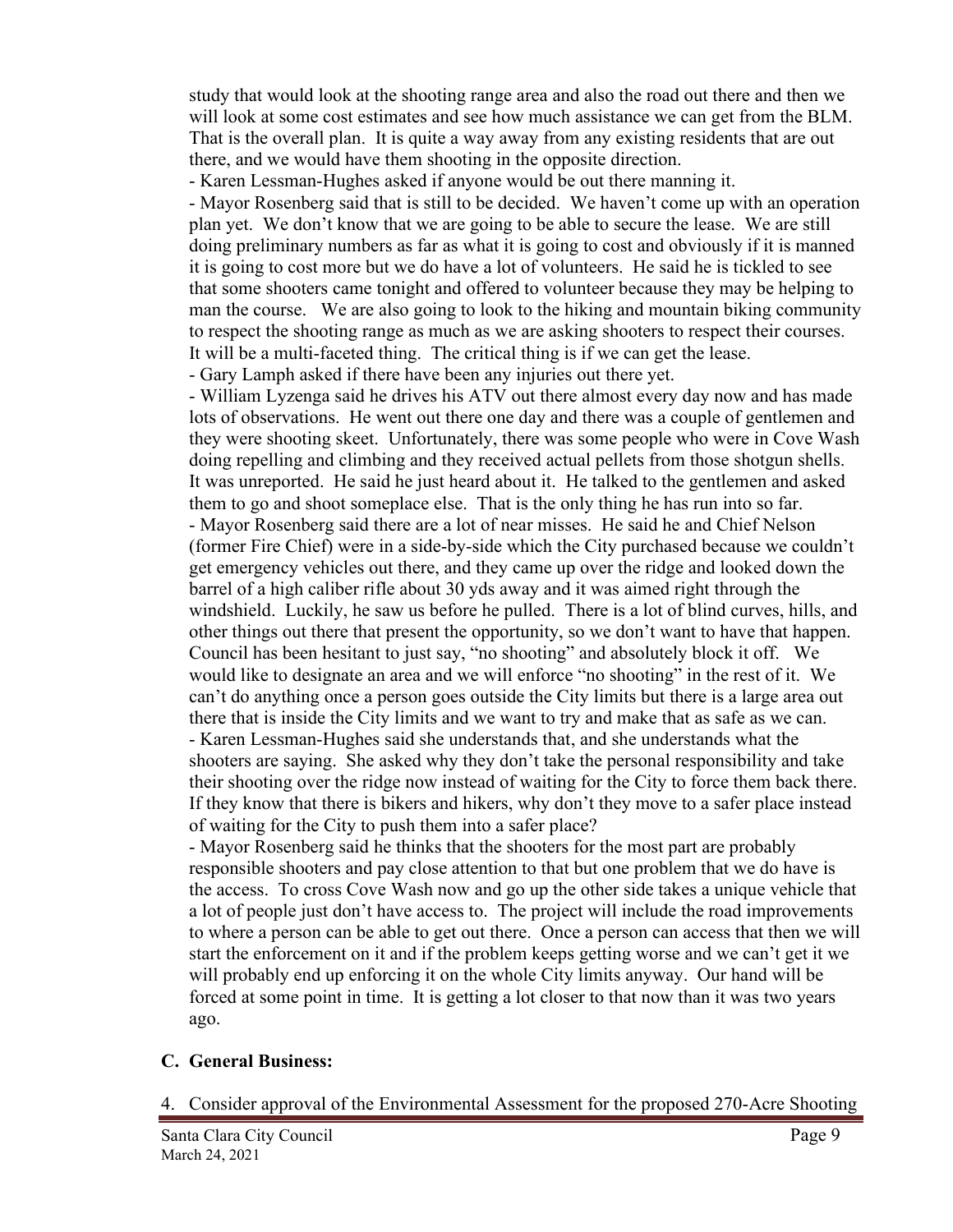Range. Presented by Brad Hays, Parks & Trails Director.

- Mayor Rosenberg said that Council is going to jump down to this item on the agenda because it has to do with the proposed shooting range. He said that this is the proposed initial steps on the environmental studies to consider any environmental impacts of the range and also construction of the road to the range.

- Brad Hays said the shooting range located in the southwest section of the City actually includes about 270 acres and the road that goes to and from there, called Stucki Springs, and also includes a 300 ft barrier each way. He said the original quote was for \$14,000. The bid was only for the area of disturbance for the range and road. He said the updated bid is for \$24,898. The original bid before the BLM wanted us to survey a larger area was the lower bid. The reason for the increase was because Gloria Tibbets, acting for the St. George Field Office sent the Mayor a letter stating that there will need to be a 300 ft buffer for the survey since this will include the Holmgren milkvetch habitat even in the ACEC area critical concern. Because this is a shooting range there could be some effects to desert tortoises that would include noise and shooting itself so the survey for plants with 300 ft buffer where construction disturbance would happen and survey the entire project area. That is why the cost went up a little bit. The reason we are doing the survey now is because there is only a certain period in the year, late March through early May, where that particular plant can be detected. When we did the RP&P for the park up in the South Hills, we did it in July, and we weren't aware of this so when we brought our EA to the BLM they asked about these plants there wasn't any documentation to show that we had done a survey for them in those months so we had to spend additional money and do an entire survey for the tortoises and those plants and that put us back about 9 months. We would like to have this survey done in April while the plants are actively growing. This will tell us what we are dealing with and what is out there and if there are plants and tortoise and what mitigation we can take to try to mitigate it and make it a viable shooting range. This would be the first step so that we know what we are dealing with. - Denny Drake said they already have an ACEC there, an established study already done. Why are we repeating a study on something that has already been done? He said he thinks we ought to go back to them and ask for a partnership in this. - Mayor Rosenberg said the buffer is outside and is adjacent to the ACEC but is in the area that is not included in the ACEC. All of the improvements happen outside the ACEC. By law they have to. They can't give us any lease inside an ACEC. - Denny Drake said he understands that but if we already have a study in place, let's share the cost rather than eating the cost all by the City of Santa Clara. This is beneficial for both the BLM and for the City to establish a shooting sport park. Rather than us taking on all the liability and the BLM not wanting to take on the liability let's make a

partnership and see if we can't make a shared cost in this. He said he thought initially it was to be \$14,000 and it is now jumped up almost double then what we were originally thinking.

- Mayor Rosenberg said we can go and approach the BLM to see if we can get some participation. He said from other projects he knows there has been no participation available.

- Brad Hays said the thing is if we want to get this done soon then we would have to call them and talk to them and see if we can get some help that way.

- Denny Drake said we can do that this week.

- Brad Hays asked that if they do decide that they don't want to cooperate do we go forward and move forward with the survey or do we wait another year.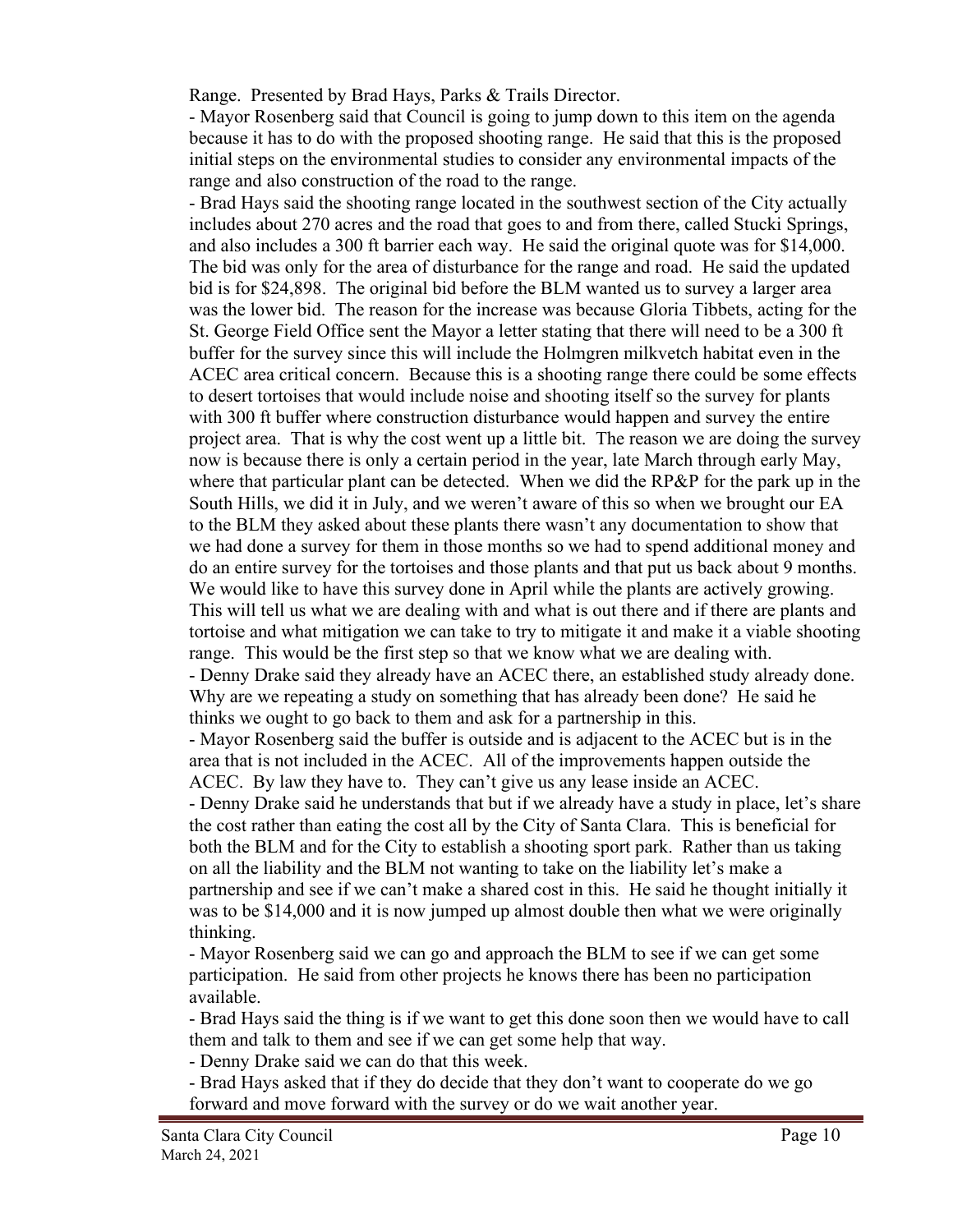- Jarett Waite said the urgency is there to get it done. He said that the \$10,000 is worth the safety of the people out there to get this figured out and get it going now.

- Leina Mathis said she agrees.

- Brad Hays said we were working with the BLM when we did the RP&P for the 52 acres up there and Bob went through and did the survey and he said there is nothing in there and that there are none of those plants in there. Bob retired and a new person came in and then it was a different story. He said he will talk to the BLM and see if we can get some participation with the EA.

- Mayor Rosenberg said that we need to get that in the form of a motion.

# **Motion to Approve the Environmental Assessment for the proposed 270-Acre Shooting Range with a request of the BLM to assist in the payment of the \$24,898 for this assessment. Motion by Jarett Waite, seconded by Leina Mathis.**

**Voting Aye: Leina Mathis, Denny Drake, Wendell Gubler, Ben Shakespeare, and Jarett Waite. Voting Nay: None.**

**Motion Carried.**

- Ben Shakespeare asked that once we do the assessment is their timetable to this.

- Brad Hays said he doesn't know that there is, but he will ask that question too.

- Mayor Rosenberg said it is part of the grant. Since it is an RP&P, if we do the assessment then it will start through the RP&P process and that took about a year after the assessment was done for the South Hills.

- Brad Hays said that will take 18 months. It will be sent to Washington and put on a docket so people can make comment on it and then it comes back, and it is opened again for comment and if there are any comments that are substantiated at that point then they may require us to go back and check another section.

- Mayor Rosenberg said that if the RP&P grant is issued then the City has to start performing work within 3 years.

- Brad Hays said we have to come up with a 5-year plan and then at the end of the 5 years if we are progressing with our plan satisfactorily then they will extend that another 5 years and at a certain point they will turn the land over to the City permanently.

- Mayor Rosenberg said that is the timeframe after that environmental gets approved and then they give us the right of way and then we have to start working toward it. It is not something that has to be done really fast, but we have to keep making progress toward achieving it.

- Brad Hays said that one of the caveats is once we get the RP&P and it becomes in that program that land is dedicated to the RP&P and you cannot sell it or develop it and if we do it reverts back to the government so that is what it is for.

- Ben Shakespeare said that this is one of his questions that what if this does become a shooting range and we build the road and then determine that this isn't the right location, and we need to move it further out.

- Brad Hays said we can go back to the BLM if we have to change the use of it for whatever reason we could probably do that at that time. He said part of that RP&P is a management plan, how we are going to manage it and who will take care of it and pay for it. We have to answer all those questions too as part of that.

2. Discussion regarding Public Open Spaces on Country Lane and Pearl Rose.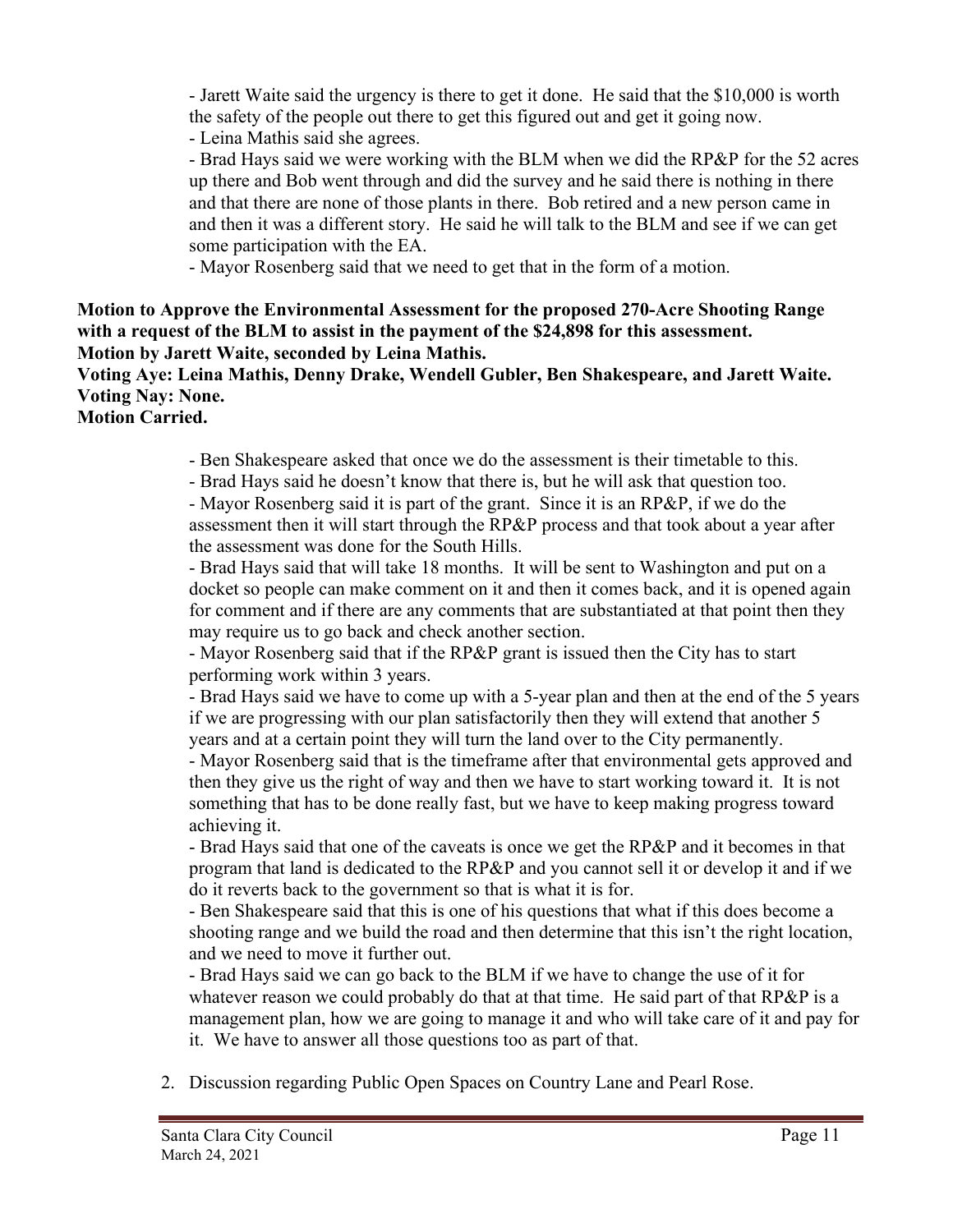- Mayor Rosenberg said we have a contingent here from Country Lane. There have been several presentations to the City before about assuming maintenance on a landscape strip on Country Lane. Scott Awerkamp called the Mayor about this issue. He asked who the spokesperson is for the group.

- Tiffany Phelps, 686 Sweet Springs Drive, said she went to the City to find out the ownership of the property. She said when it was pulled up, according to the City, it was listed as municipal property. She went through all the documents and any of the discrepancies and anything that was discussed to try and find some clarity. She said she couldn't get any. She finally went to the County. The County Recorder, Gary Christensen, showed her all the documents for Country Lane Phase 1 and Phase 2 and gave her the maps, which she referenced to Mr. Jacobsen and Mr. Taylor when she met with them later. She said that according to the County and the owner's dedication it says we gave all common property to the City of Santa Clara and that was dated and signed and also in the plat for Santa Clara Phase 1 it says the same. The verbiage is slightly different, and it had been added to on Phase 1's map but is still recorded in the same verbiage which says, "public common area" and the public common area on her map (which she showed Council) talks about what we give to the City of Santa Clara in the public common area. It says "public common area" along with the same verbiage that is behind the Wash maintained which is considered public common area. She said this has been brought to the attention of the City numerous times. She said they hit a wall when they came to the City because the verbiage wasn't understood. She said the County has never deemed it as a parcel. It has no parcel number. She said in their CC&R's for the neighborhood it talks about the residents in that area being responsible for maintaining and the only word it says is "common space" but the reason why an HOA was never established was because there is actually no common area. She said they don't have an HOA. This is municipal property. For it to be the residents' property it would have to have a parcel number and they as residents would have to be able to insure the property and have the ability to maintain it legally which they can't because it is considered municipal property. She said she wanted to bring this to the attention of the City. She said that going over the legal description unless the Council has something that she doesn't the residents don't see where they are liable for that property. They cannot maintain it or insure it or do anything with it. It is considered municipal property. She said that was her purpose in bringing it to the Council's attention. The City is holding the residents liable to maintain the property that they cannot actually maintain legally because it has no parcel number, and they can't insure it and they have no HOA. She said that every paperwork she has and believes the City has literally states it is the City of Santa Clara's and the residents gave it to the City in 1996 and 1998. - Mayor Rosenberg asked Matt Ence if he agreed with the definition of a "public common area" verses a "common area" maintained by the HOA? - Matt Ence said he would give a little background as to what he has looked at and then he will give his opinion. He took a look at this and he looked at the documents that are in the County records including the plats for both the phases of the subdivision. There is definitely some stuff on the plat and in the CC&R's that muddle the issue. The property is designated on the diagram on each of the plats as "public common area" which is really not a description that we see much. He said he has never used that as a description of any kind of City owned property. He said that usually when we describe a common area to be owned by an HOA we would say "common area" and if it was going to be public

property, we would call it something else such as "public property" or "public park" or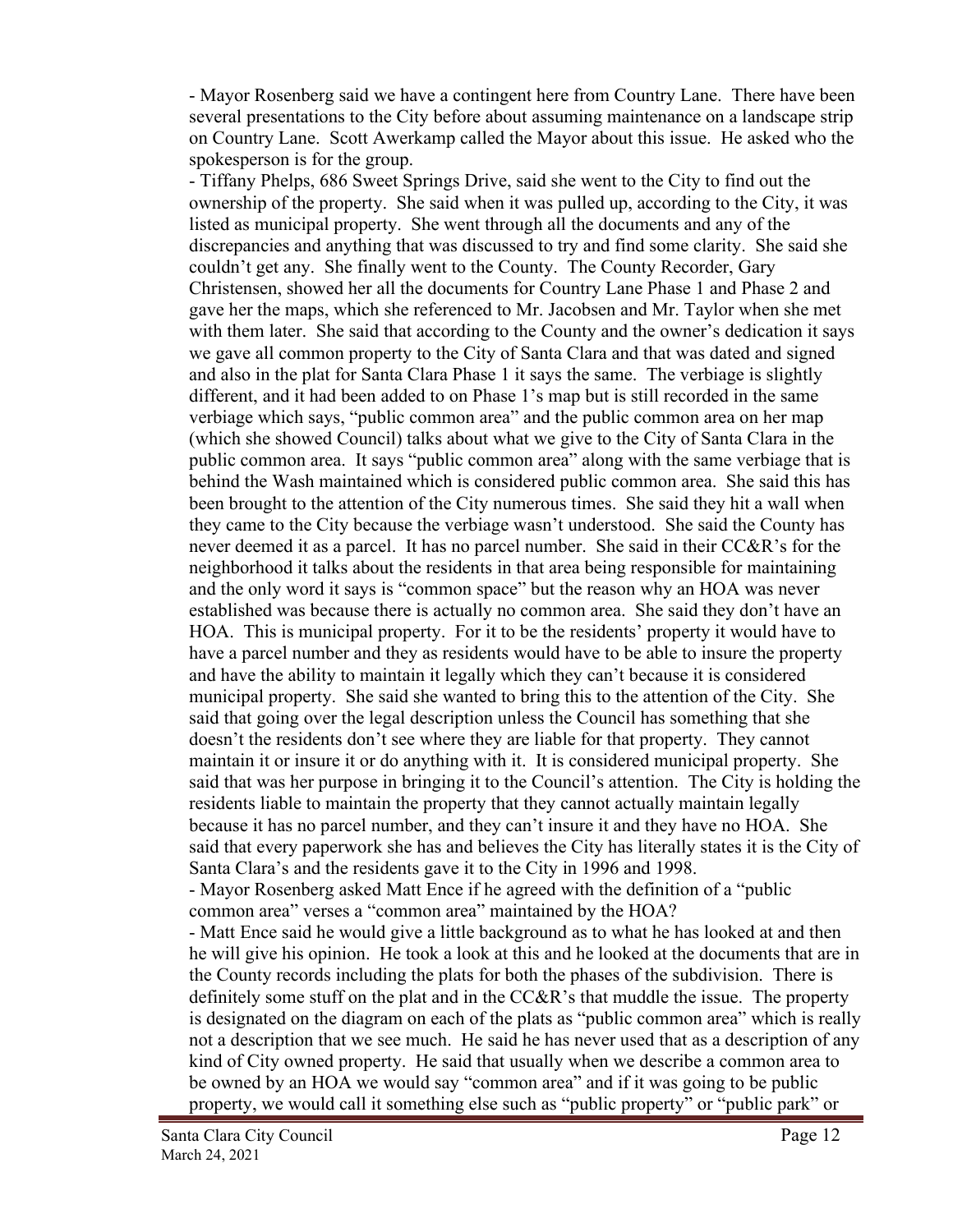something like that so even the description the way it is designated on the plat is strange because it is just not the way we would typically do that. The CC&R's don't help much because they do talk about common area so they suggest that there was some kind of intent at some point that there might be some common area owned by an HOA. There is an HOA named in the CC&R's but it is not unusual for there to be some inconsistencies in CC&R's especially from years ago. He stated that he thinks the plat ultimately is the most important document to look at for what the intent was for this property. He said that what it comes down to is on the owner's dedication on both plats the dedication is solely to the City. There is not an owner's association mentioned there on both phases. The owner's dedication is the dedication of property to the City only. It mentions specifically public streets and easements. It doesn't specifically say this property but the fact that is the only dedication that was made, there is no dedication to a homeowner's association or anything else that's the definitive thing that ultimately leaves him to believe that this was intended to be property owned by the City. He said we discussed this a few years ago. It seems like the outcome of our prior discussion was that the property owners still maintaining the property, so he doesn't know if we didn't reach a definitive answer in the previous discussion but as of today what he looked at is basically consistent with what has been presented and based on all of that and considering all of it together he thinks ultimately the property was intended to be given to the City.

- Mayor Rosenberg said so the City owns it and in that case the City would be responsible for maintenance of it.

- Matt Ence said that would be where it leads.

- Denny Drake asked if we are talking all this ground around the backside including the access.

- Matt Ence said he thinks the City already manages that property. He said that is another factor. That property is designated the same as this landscape strip or this strip with the trees. It is described the same on the plat, but the City for years now has been treating those differently.

- Mayor Rosenberg asked if there was irrigation in the trees.

- Ben Shakespeare said he read through the minutes of the 2017 City Council Meeting. Going through everything is it the intent of the neighborhood that the City take care of the property? Do the residents want it to be maintained by the City?

- Scott Awerkamp, Morning Glory Drive, said he thinks there is a mistaken assumption back in 2017 that this was association property, and the difficulty arose because we never had an association that owned this property. An association was never formed because there was no property to do association. He said it has been very difficult to maintain that or try to assess neighbors or anything like that, so it has been neighbors trying to get together and clean it up when it looks bad. Lately the issue came up because the trees have gotten a lot bigger and what do we do now. Do we get our neighbors up there on 20 ft ladders with chainsaws or do we try and collect assessments to try and maintain these things and take care of it? That is what brought this issue up again. He said they discovered that maybe they had been wrong all along and this really wasn't the residents' ownership at all. He said they have been doing a service project for the City the last 20 years but at this point it has been difficult to try and maintain that with the trees growing like they are so the residents looked into it and discovered that the City has ownership and so the residents would like the City to maintain it going forward. He said that is the universal feeling among the residents. It is City owned that is pretty clear.

- Mayor Rosenberg asked that if the City elected to remove the trees would the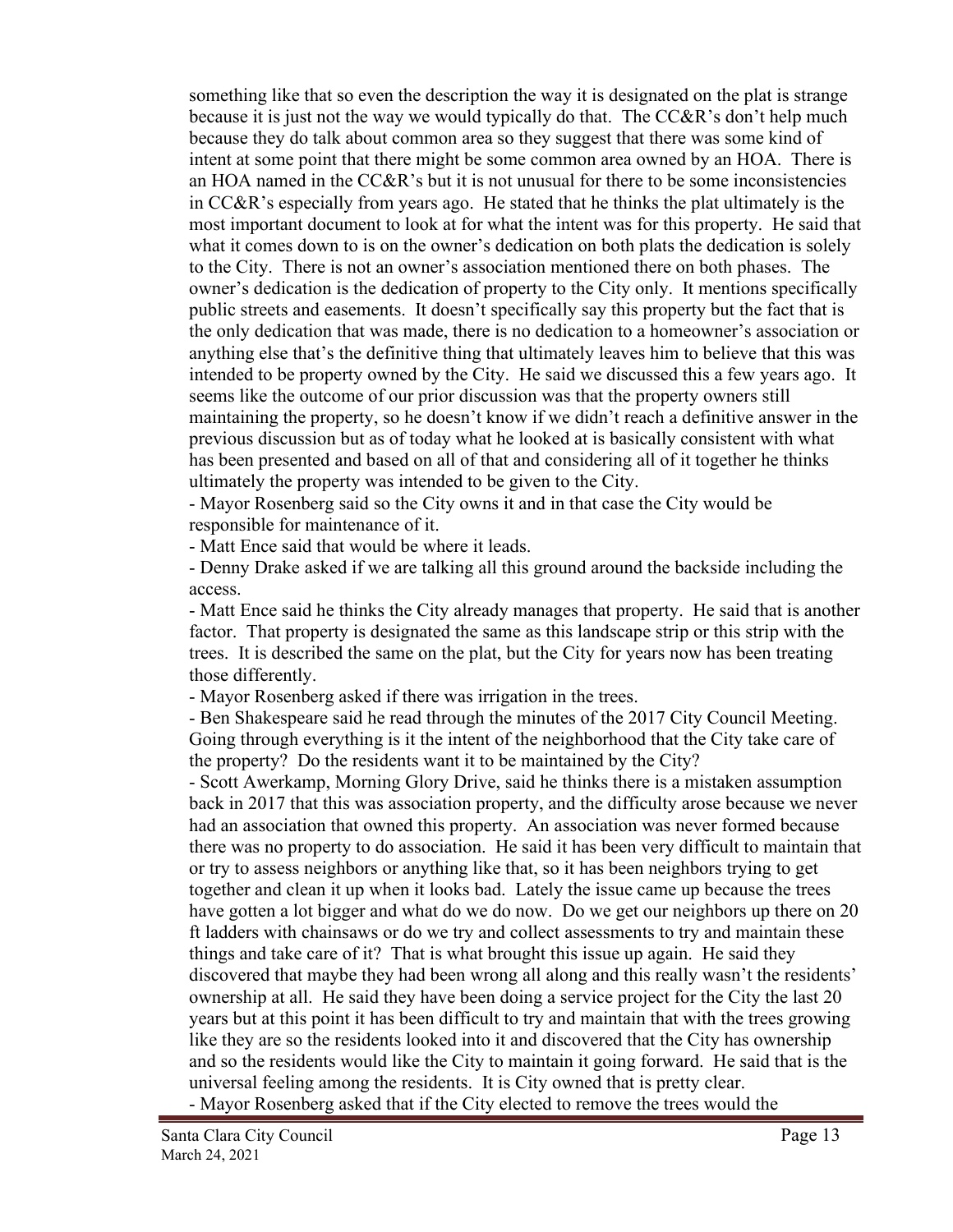neighborhood be okay with it.

- Scott Awerkamp said he thinks so. He said the residents want it to look good. The trees are mulberry trees and those are pretty invasive. He said there are also some pines. - Mayor Rosenberg said the large Mondale pines have some of the same attributes. They plug up the storm drains. He said the neighbors have approached the City about this twice, but they are always wanting to maintain control of what is there. Are they willing to give that control up to the City?

- Scott Awerkamp said he doesn't think it is a matter of them being willing or unwilling, but it is a legal issue at this point as to who owns the property and he said he doesn't think the City wants residents to be out there with chainsaws hacking things and having problems and wondering who to sue after it happens. The City does have a risk of liability that could occur on City property if the City is going to ask the residents to continue to maintain it that would be a risk. He said he doesn't think it is a vote on what the residents want. He doesn't think they have a say in it. He said they hope this property can look good.

- Mayor Rosenberg said the City has a reputation with their parks and open space but what is growing in this particular site may not be what the Parks Department would like to see there.

- Scott Awerkamp said there is no water to the property. Originally when the developer developed it there was a waterline that was hooked to one of the lots that went back there so there may be some underground tubing that is still there, but it is not hooked to any water source and there is no separate water source for that ground back there. He said he thinks the water from the properties up above flows down and the trees survived.

- Woody Wagner said he has been there the longest in the neighborhood and the assumption always was that the residents had responsibility for the property. He said that thanks to Tiffany Phelps who found out what was going on, he feels like there is a weight off of his back. He thanked the City for taking it off of their backs.

- Beth Tolbert, 656 Country Lane, said she lives across the street from this property, and they have maintained it for 20 years. She said those trees are a real problem because they have tons of leaves. The neighborhood has done a great job of maintaining it and the residents are just going to be delighted to have the City maintain it. She asked if she could talk about the traffic on Country Lane. She said her access is out onto Dixie Drive or Sunset Boulevard. Sunset is a nightmare now and we have a high-density development going in on the corner of Lava Flow and Sunset, which is going to add to the problem. St. George City put a light in just to the east of Country Lane which was supposed to maintain that traffic a little bit, but traffic backs up clear back to Country Lane. She asked what the City is going to do about traffic. She asked if the City has a plan. She said she remembers when Governor Leavitt said that someday this area would be as big as Salt Lake City and we are seeing a lot of that come true. She said her big concern is the traffic in the City. With all of the vacation homes there are and more going in it is a real, real problem.

- Mayor Rosenberg said the City has a Master Transportation Plan in participation with the neighboring communities and the Dixie Metropolitan Planning Organization that has future routes designed as part of it to facilitate the additional traffic needs. The Western Corridor, the route that goes from Ivins and loops out through the South Hills, when we see the Sunset Boulevard and Dixie Drive start to exceed their capacity then that brings that road on that will connect Ivins bypassing and connect it down near the Tonaquint Data Center and then also to I-15 at Sun River. Those were still a few years out, but they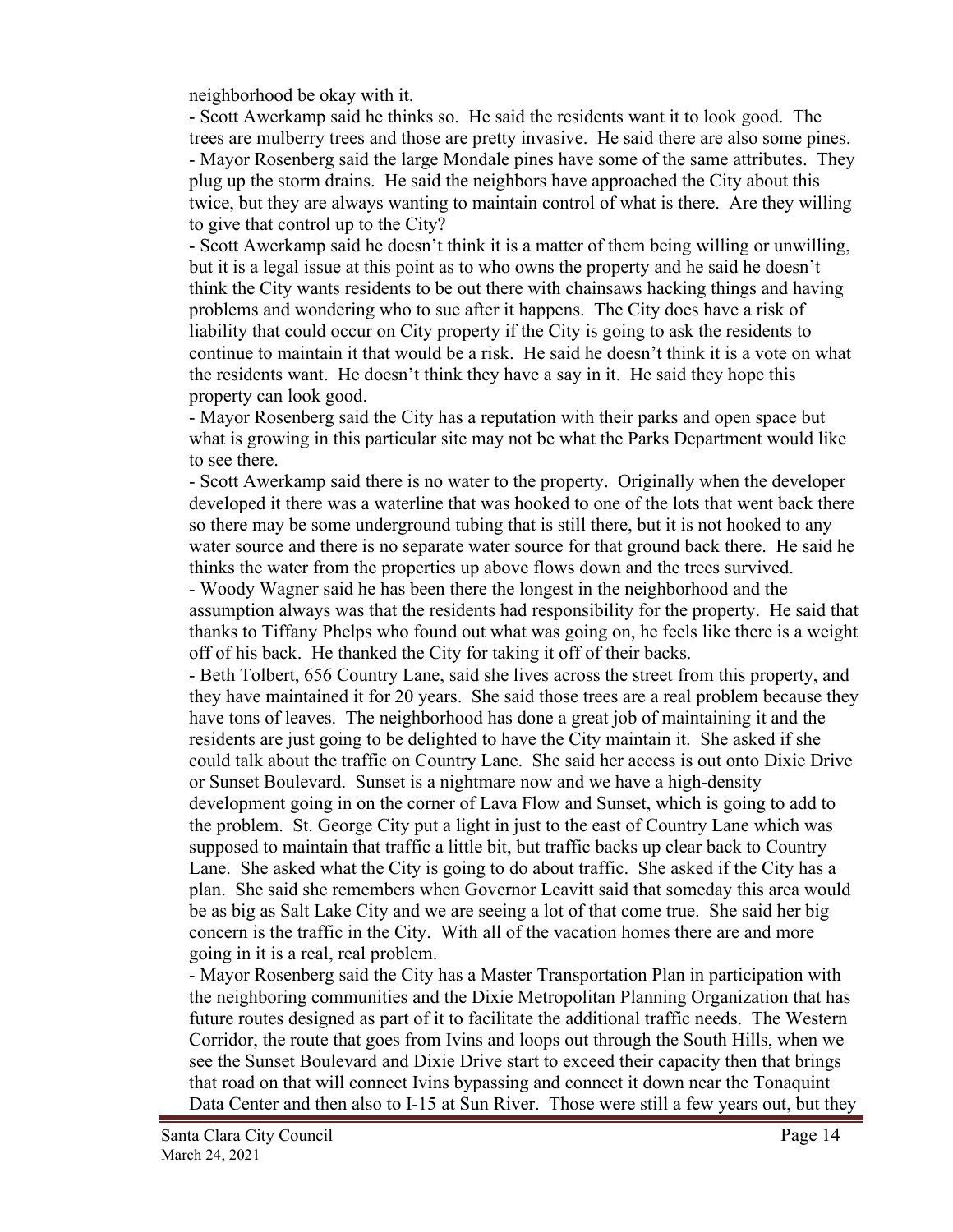were moving up quickly. They are on the 10-year construction plan with the State Infrastructure Plan. Those are all regional roadways and are funded with transportation tax and Federal Highways money and State money. It is not necessarily a local Santa Clara City responsibility to build that road. The taxes we are paying now will contribute toward that project. That is probably the next major arterial road that is going to get built and will be the Western Corridor. We have been preserving right of way for it in the Heights where it goes through the northern part of Santa Clara Heights for a number of years. Most of it goes through the BLM. It is going to be environmentally challenging. He said there are additional signals planned on Dixie Drive. There is a signal planned at Sun Brook Drive and Dixie that is in design right now and should be coming online this summer. It will provide some additional gaps as you go up to Stone Brook Drive. It should help that intersection a little bit. There is another one coming at the new Canyon View Drive alignment down by the olive grove that is going to happen in the future. There are some additional turn lanes being designed to facilitate some of that. He said the City has made some improvements on Country Lane trying to manage the speed of traffic on that road. He said the City striped it and then residents are unhappy because of that so the City pulled some of the striping back and then some residents are unhappy because we pulled some of the striping back. He said traffic is an ongoing issue. He said concerning the property on Country Lane if it is the City's property, we will get with the Parks Department and see what we want to do with that property. He talked about a linear exercise training facility and maybe we'll look at something like that and if the residents want to be involved in that process, we would be happy to get some input from them.

- Tiffany Phelps said that since it has been such a topic of discussion for the neighborhood is there any way the residents could get something from the City in writing to say that this is City property so this issue can be put to rest. She said she doesn't want to revisit this again.

- Mayor Rosenberg said he thinks we could put something together. He thanked the residents for coming to the meeting. If the residents want to be involved in this just let the City know.

- Jarett Waite asked if we would get a parcel number on it.

- Mayor Rosenberg said no we probably won't, and we won't be able to sell it. It is going to be part of the street and it will show just like the street shows on the ownership plat.

- Leina Mathis asked Matt that on a typical HOA when you have common area it doesn't have a separate parcel number anyway since it is owned by the group as a whole anyway so how is this different.

- Matt Ence said the County Recorder's Office has been a little inconsistent with that because he has seen common areas that have a parcel number, and it is the same parcel number as other lots in the subdivision but then it either has "open" or "common" at the end. They may not tax it separately, but he has seen them use a separate parcel number. The property owners brought up how the County has it designated, and he doesn't think how the County has it designated is really relevant because the County is responsible for keeping the records, but they are not responsible for determining who owns what if there is ever a dispute. It would be a Court that would decide that so whether the County gives it a parcel number or not that's not really determinative of anything either way. He doesn't think they have been consistent about it over the years anyway.

- Leina Mathis asked if it was just the verbiage in the owner's dedication that we are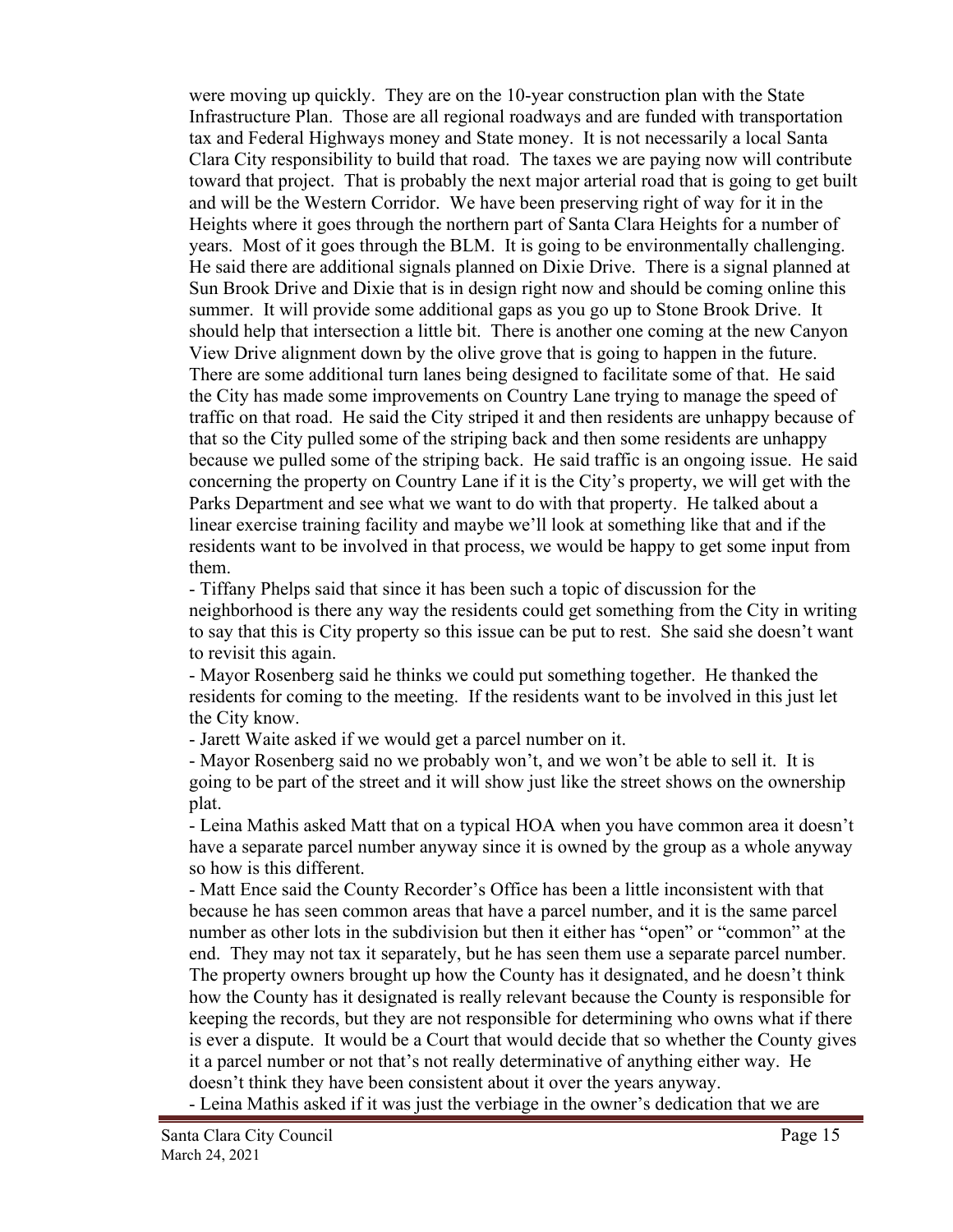basing this off of.

- Matt Ence said yes when you have a plat that has a homeowner's association that is receiving a dedication of a common area usually that will be expressed in the dedication. Where this has a specific dedication to the City and nothing else and even though it is described in a way that is not typical when it says "public common area" which could be argued either way, but the City has all these years treated some of that property as City property and not the other, they really ought to be treated the same.

- Mayor Rosenberg said the property behind the lot, the Wash, we don't want HOA or anybody controlling that but the City. We have treated that as City owned property. If we want this, we almost have to take that.

- Ben Shakespeare said we have done this before; why not give all but 5 ft to the adjoining neighbors. Plat it and give it to them and leave us 5 ft. He said he is not in favor of putting a park right there or some type of recreation area on that road.

- Mayor Rosenberg said they wouldn't take the property unless we agreed to move their walls.

- Ben Shakespeare said 20 ft goes a long way in a backyard. He said that is a lot of landscape for the City to maintain.

- Mayor Rosenberg said they have block walls on their property lines. He said he thinks we can come up with an option and ask the residents how they would feel if we gave them all but the 10 ft but who maintains the 10 ft.

- Ben Shakespeare said we would have to maintain the 10 ft. but it is not 40 ft.

- Mayor Rosenberg said we are going to look to our very talented Parks Director to consider what the best use would be including the option of giving some of it back and bring something to the City Council to look at.

- Brad Hays said there are some pictures in the file. There are only a couple of walls that are actually retained that are block walls. Some of them have a drop off that is about 5 ft or so. He said one of the problems he has with maintaining it is the water that runs off the adjacent properties and drops into the rocks there and erodes quite a bit. He walked the property yesterday and there are some irrigation hoses in there, but they are all chopped up. He said he personally wouldn't mind dropping the property to 10 ft because it is quite a bit to maintain. We would have to spray it and put pre-emergent down on it and a lot of regular weed control. It would be an expense to the City.

- Ben Shakespeare said it is really too narrow to be a useable space for anything. There is probably a couple of acres of maintenance.

- Brad Hays said it is also on a curve so if people parked there it would be a little on the unsafe side.

- Mayor Rosenberg told Brad to come up with a plan and bring it back to Council.

#### **B. Consent Agenda:**

- 1. Approval of Claims and Minutes:
	- March 10, 2021 Santa Clara City Regular City Council Meeting Minutes
	- Claims through March 24, 2021
- 2. Calendar of Events
	- April 7, 2021 City Council Work Meeting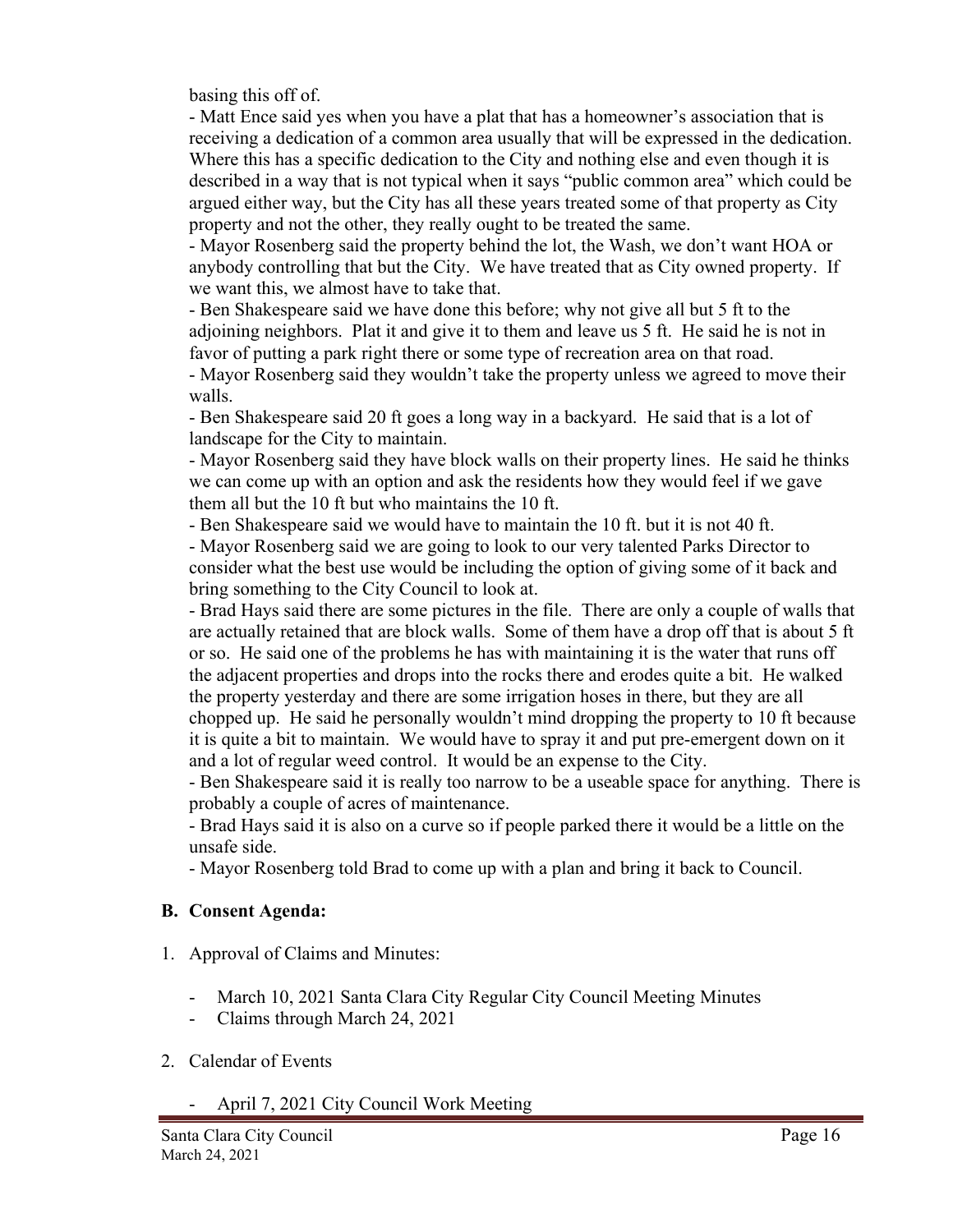- April 14, 2021 Regular City Council Meeting
- April 28, 2021 Regular City Council Meeting

**Motion to Approve the Consent Agenda. Motion by Denny Drake, seconded by Wendell Gubler. Voting Aye: Leina Mathis, Jarett Waite, Denny Drake, Wendell Gubler and Ben Shakespeare. Voting Nay: None. Motion Carried.**

#### **C. General Business:**

1. Consider Approval of a Proclamation setting April 24, 2021 as Arbor Day in Santa Clara City. Presented by Brad Hays, Parks & Trails Director.

- Brad Hays said that this year we want to do Arbor Day on April 24 at Canyon View Park. There will be a movie in the park called "Gnomeo" and there will be activities for the kids, which will be crafts for them to take home. We have a good COVID plan. We will also do a tree planting. This is part of the "Tree City USA" requirements that we have every year to be nominated.

- Mayor Rosenberg said the Proclamation is in the Council's packet.

**Motion to Approve a Proclamation setting April 24, 2021 as Arbor Day in Santa Clara City. Motion by Jarett Waite, seconded by Leina Mathis. Voting Aye: Leina Mathis, Jarett Waite, Denny Drake, Wendell Gubler and Ben Shakespeare. Voting Nay: None.**

**Motion Carried.**

#### **6. Reports:**

#### **A. Mayor / Council Reports**

Ben Shakespeare: - Nothing to report.

#### Leina Mathis:

- No meeting to report on. She asked Council about the Historic District Guidelines. Does Council want her to provide some information from the guideline book? - Mayor Rosenberg said he thinks Council could go through the book together.

#### Jarett Waite:

- They had a CEC meeting this week. They went over the financials and they still have no debt. It provides an opportunity for the Board to look toward the future and how they want the CEC to function. They had presentations from two different professors on campus; one that presented using CEC facilities for some advanced editing classes and creating viral content for Southern Utah as part of the students' assignment work. Another professor presented about the possibility of using the facilities for actual news broadcasts by student reporters and possibly even community members. It could be some sort of public news agency. There was a lot of concern about that creating competition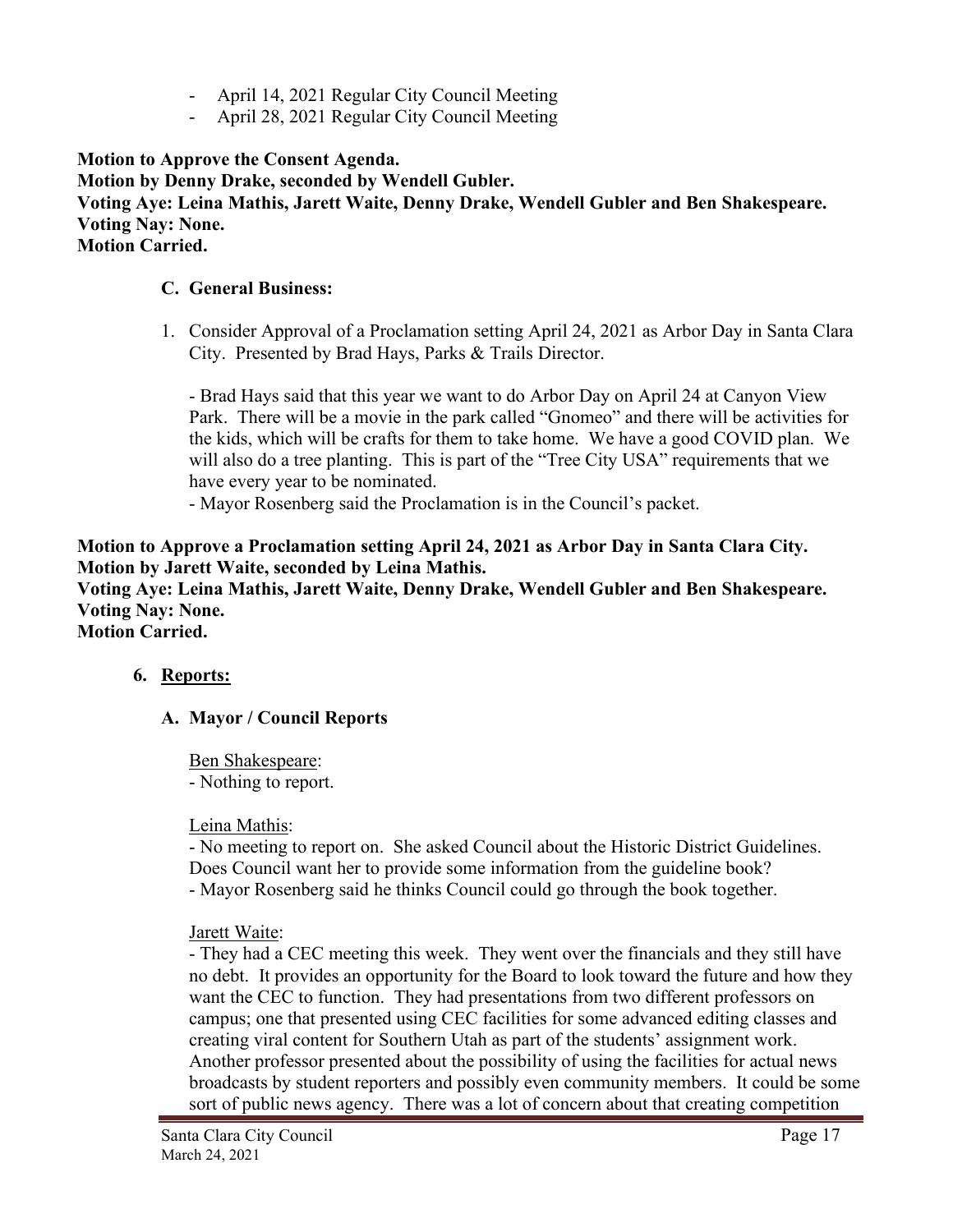for other news outlets in the area. It would be more like a training ground to provide for students to graduate into a professional setup. Dr. Lee has a background in media, and he was going to dig into that and see how that would be received by the community and if that would work. That would be a really good use of the facility and what it is designed for.

Denny Drake: - Nothing to report.

Wendell Gubler:

- Nothing to report.

### Brock Jacobsen:

- He talked about the Council attending the League of Towns and Cities Conference in April. He will get the Council registered if they want to attend.

### Jack Taylor:

- He wanted to thank the Council and especially his employees and Staff. He said his success has been because of them and they made him look good. All the thanks go them and what they have done for him and having his back and helping him run this City. They have been wonderful, and he loves them. They are hard workers. He has loved it here and he doesn't really have the desire to leave but an opportunity came, and he can be with his family and that is the only reason. He has loved serving here and he loves the people. That is why he has always stayed here. It has been an awesome place. He said he has learned so much. He thanked the Council for their trust. It has been a wonderful experience. He said it is amazing how far this City has come, and it is because of great leadership in the Council and Mayors of this City that have developed a beautiful community. He said he is indebted, and he is grateful for the retirement from the City. His family has been blessed. He has raised four kids here and he has 15 grandchildren. It has been a blessing to his kids and his family, and his life and he has loved it. He said thank you!

- Mayor Rosenberg said Jack's retirement party is tomorrow at noon and he hopes Council and Staff can be there. It will be an opportunity to wish Jack well. He thanked Jack.

# **7. Executive Session**:

- Executive Session to discuss potential litigation.

**Motion to Enter Executive Session to discuss potential litigation. Motion by Wendell Gubler, seconded by Denny Drake. Voting Aye: Leina Mathis, Jarett Waite, Denny Drake, Wendell Gubler and Ben Shakespeare. Voting Nay: None. Motion Carried.**

> - Matt Ence said there is another item that needs to be included in the Executive Session that item is discussion about a personnel issue.